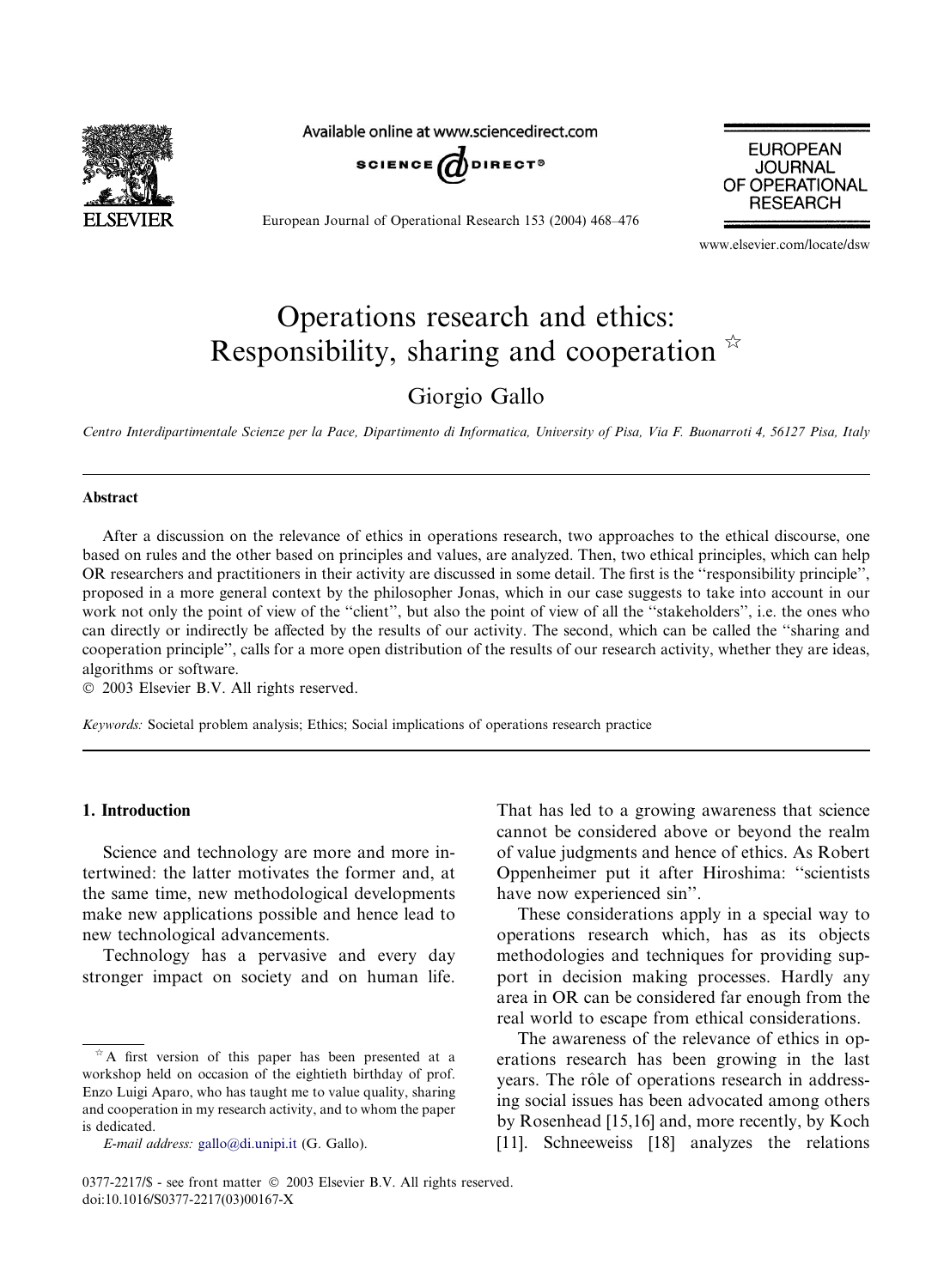between ethics and decision processes and therefore operations research: ''via the analyst or consultant, OR, as an applied science, is part of the decision process and thus is, at least partially, responsible for keeping moral norms''. A more systematic analysis of the relations between ethics and operations research has been performed by Brans [1,2], who outlines what can be considered the first ethical code for operations research. Note that scientific associations in fields which are contiguous to or overlap with the OR area, such as ACM and IEEE, already have their ethical codes [14,7].

In this paper two ethical principle are discussed, which can help OR researchers and practitioners in their activities.

The first is the *responsibility* principle, along the lines developed in a more general context by the philosopher Jonas [9,10]. Applied to our field this principle suggests, for example, taking into account in our work not only the point of view of the ''client'', i.e. the person who pays for our research or for our professional advice, but also the point of view of all the ''stakeholders'', i.e. the ones who can directly or indirectly be affected by the results of our activity.

The second principle, which can be called the sharing and cooperation principle, calls for a more open distribution of the results of our research activity, whether they are ideas, algorithms or software. The rationale behind this principle is twofold. First, our results are not only 'ours'; in fact, they are only the tip of an iceberg consisting of a pre-existing large body of knowledge. We will have used in our work the results of the work of the scientific and professional community, and it is our duty to enable the whole community to benefit from our work. Second, we should contrast the trend to an ever increasing privatization of ideas, which is something relatively new in science, and which rather often turns public investments into private gains.

### 2. Values, science and technology

The claim that science and technology are value-neutral, which was quite common among researchers not long time ago, is now challenged

more and more. It is still slow in dying and, most often, the practical behavior of people working in scientific or technological areas appears to conform to it. "Guns don't kill, people do", the motto of those who oppose firearms control bills in the United States, is only one of the most typical expressions of the belief that problems only derive from people's behavior not from technologies, although it is not difficult to unmask the corporate interests which are behind it.

The idea of the value-neutrality of science derives from two different assumptions. The first is methodological: scientists must be objective, neutral observers of the subject of their study. The second is *ontological*: the object of scientific analysis must be seen as it is, or, put in a different way, the natural laws simply are; no value or purpose can be attached to them. From the above assumptions it follows that science is nature laden, i.e. the development of the scientific knowledge is a kind of natural process dictated by nature itself not by society. Jonas, in [10], argues against the second assumption, and hence implicitly against the first one, and shows the paradox it generates: a purposeless and disinterested nature has given birth to the subjectivity of human life, whose main characteristic is to put endless questions about its purpose and its nature, that is to 'be interested'. In other words, subjectivity cannot be explained while remaining within such a concept of nature; it is a paradox with a Gödelian flavor. However, a philosophical discussion on this matter is beyond the scope of this paper; here I will use a different argument against the neutrality of science.

Science and technology are strictly intertwined, to such an extent that it is often hard to make a distinction between the two. There is a kind of reinforcing loop in which scientific results foster the development of new technologies, and, at the same time, new technologies push forward the frontiers of scientific knowledge. On the one hand, technologies are a driving force of economic development and are within the realm of economics and of corporate interests no less than within the scientific realm. On the other hand, they have a deep influence on society and on its dynamics and are at the same time influenced by social forces. As the development of new technologies or the